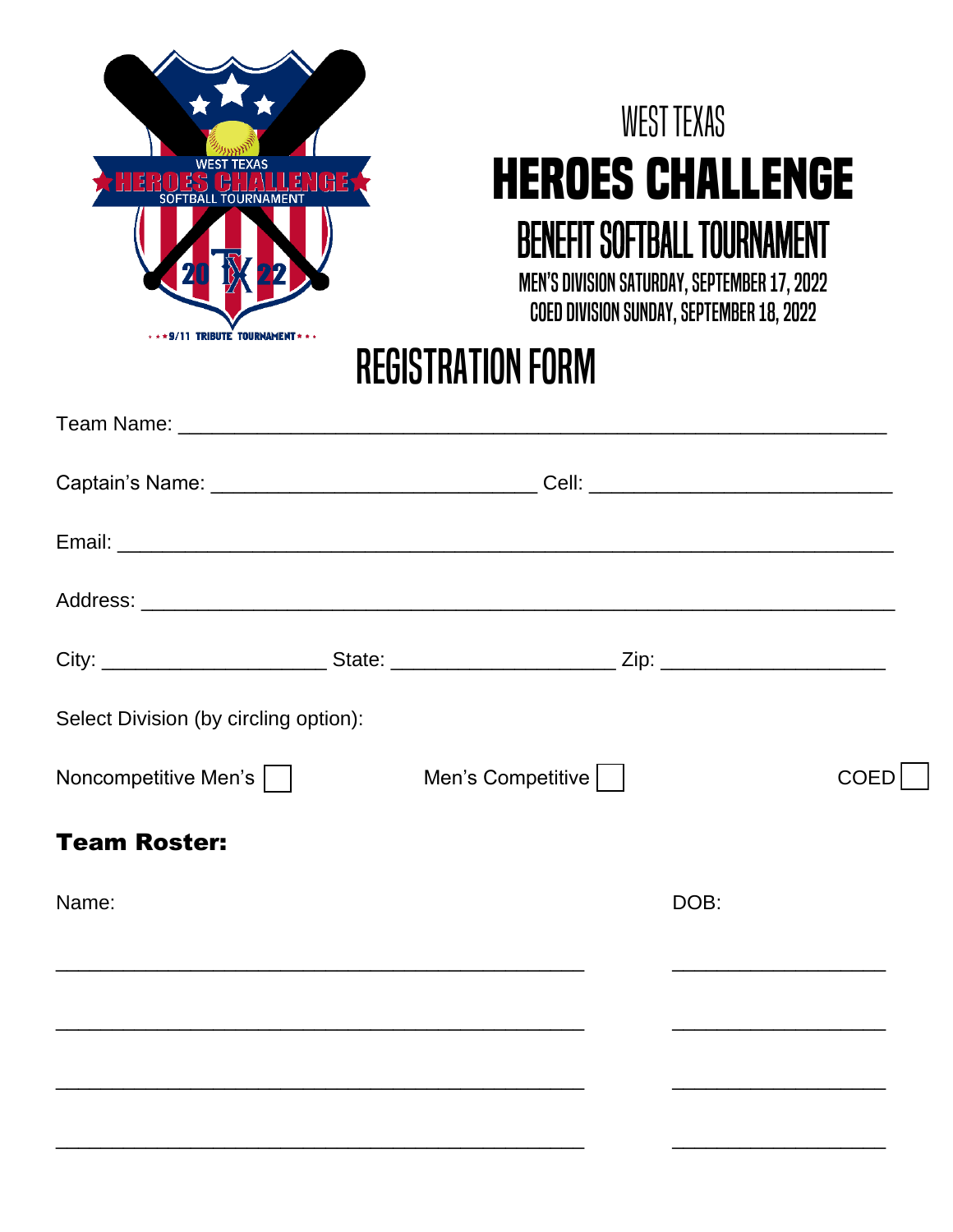| $\overline{\phantom{0}}$ | $\overline{\phantom{0}}$ |
|--------------------------|--------------------------|
|                          |                          |
|                          |                          |
|                          | $\overline{\phantom{0}}$ |
|                          |                          |
|                          | $\overline{\phantom{0}}$ |
|                          |                          |
|                          |                          |
|                          |                          |
|                          |                          |
|                          |                          |
|                          |                          |

The information provided on this registration form is all true to my knowledge.